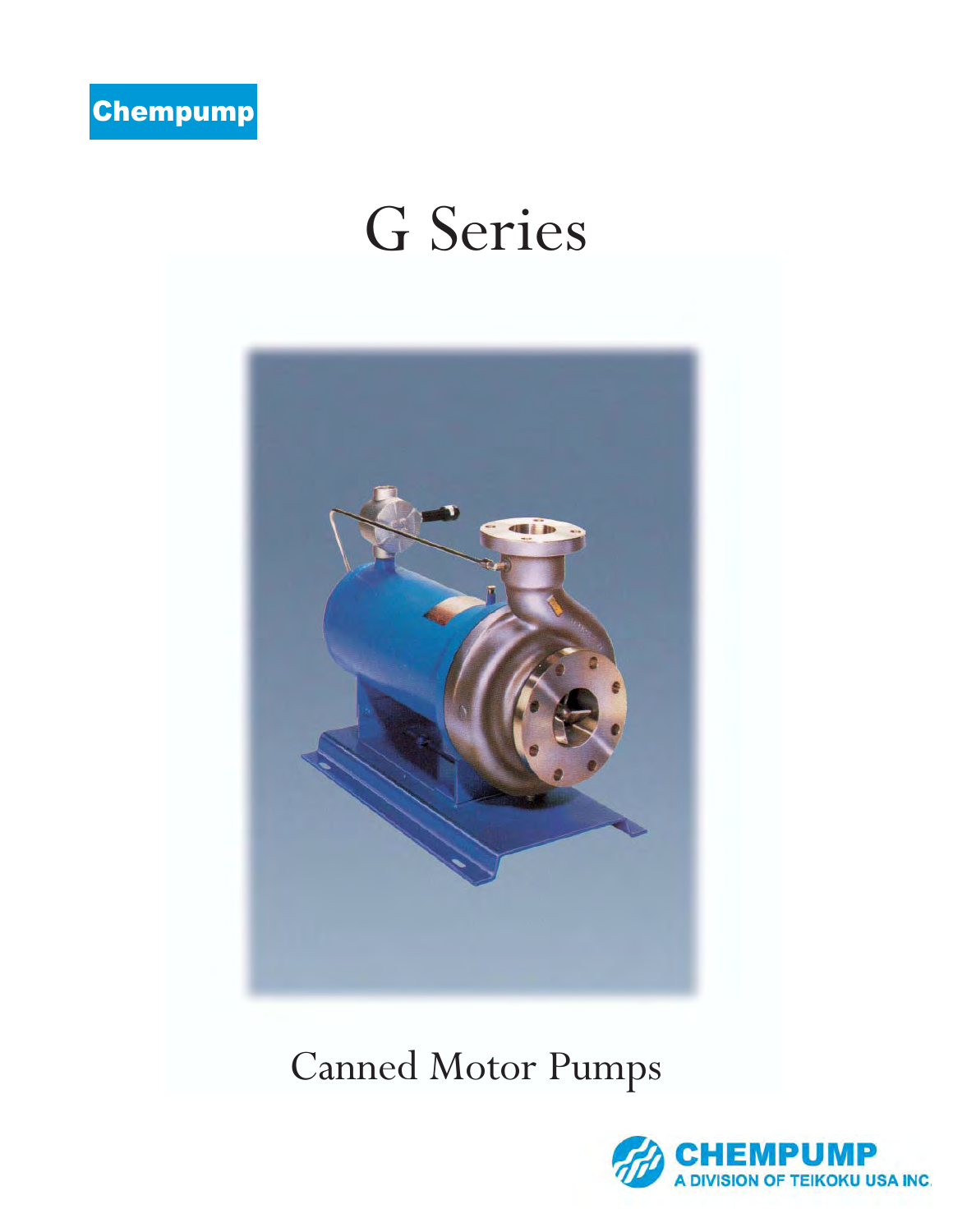## **G SERIES**

### **Exceptional Fugitive Emissions Containment**

Chempump introduced the first hermetically sealed pump and motor design over 50 years ago, and we've been improving it ever since. That's why "Specify Chempump" has become an industry standard for sealless canned motor pumps.

The G SERIES centrifugal pump is designed as a **single sealless unit** that has no stuffing box, no seals, no packing. **Pumped fluids cannot leak out** or be contaminated by in-leakage. No special tools, foundation, leveling or alignment are required for installation.

Choose from **more than 100 models** in 30 sizes from 1 to 125 HP, capacities to 2,000 GPM and fluid temperatures of -400ºF to +1,000ºF.

### **Standard Features**

#### *Automatic Thrust Balance*

An automatic thrust balance feature equalizes hydraulic pressures across the rotor and impeller, thereby eliminating axial thrust.

### *Precision Front and Rear Bearings*

Manufactured to extremely close tolerances, Chempump bearings ensure longer life and maintenancefree operation. Bearings can be supplied in materials to suit virtually any pumped fluid.

### *Oil-Filled Stator Cavity*

The stator winding cavity can be filled with a dielectric oil, to greatly improve the rate of heat dissipation from the motor windings and to protect against condensation damage. This, combined with a high grade of insulation, results in a motor life expectancy that exceeds NEMA standards by a wide margin.

### *Built-In Thermal Cut-Out*

Motors are protected against excessive heat by a built-in thermal cut-out, which must be wired into the electrical power-source. If the motor windings reach a pre-set temperature limit, the pump will automatically shut down before permanent damage can occur.

### *Direction of Rotation Indicator*

The direction of rotation indicator is a compact addition to the electrical junction box that illuminates to verify correct direction of rotation.

### *Replaceable Thrust Surfaces*

All G SERIES pumps are fitted with easily replaceable thrust surfaces to prevent damage from axial thrust during system upsets.

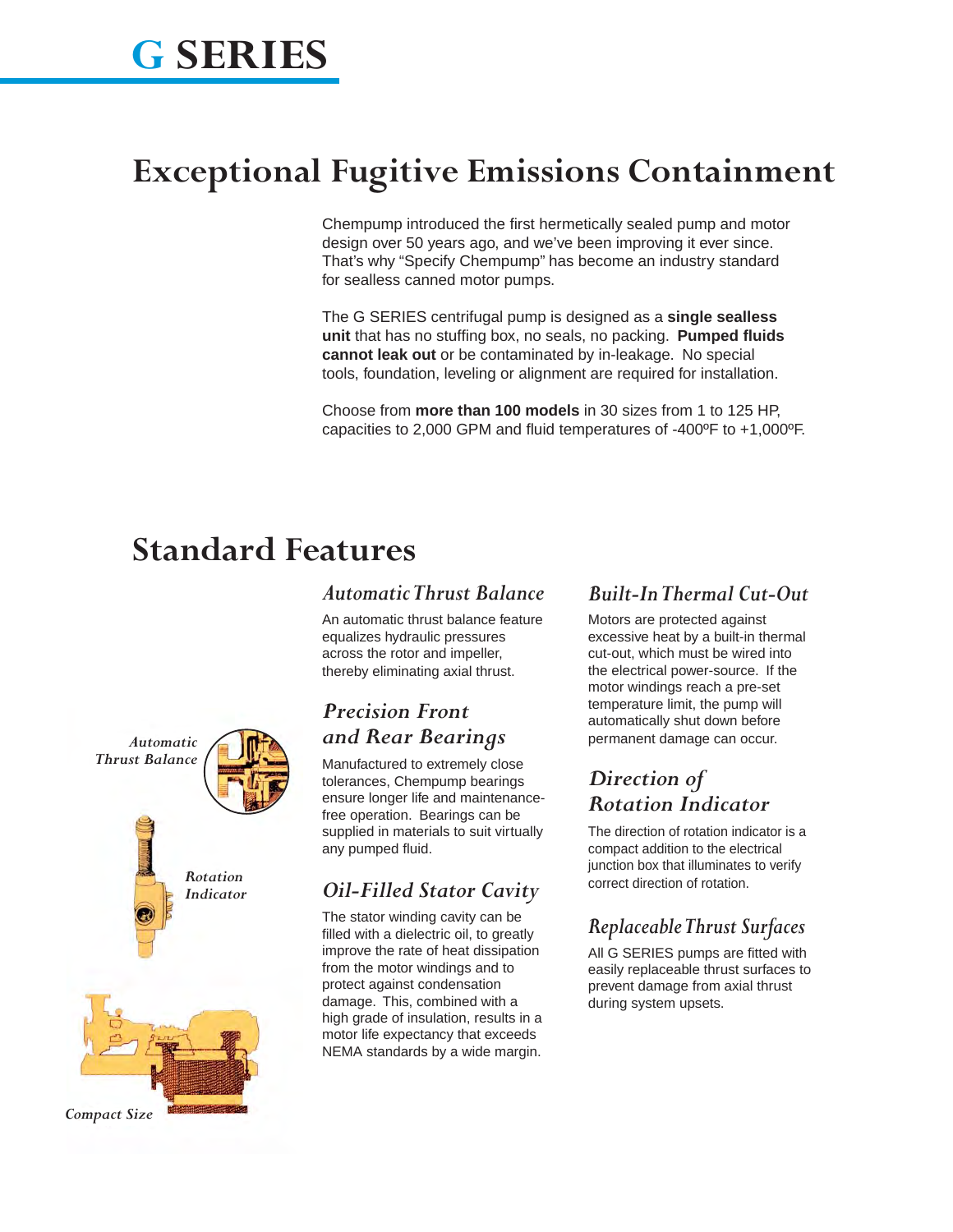

### **Operation**

The G SERIES pump has only one moving part – a combined rotor and impeller assembly that is driven by an induction motor.

A small portion of the pumped fluid is allowed to circulate through the motor section, cooling the motor and lubricating and cooling the bearings. The circulating fluid passes through a self-cleaning filter (fitted in the discharge neck of the pump casing) through the circulation tube to the rear of the pump. It then flows into the rotor cavity (where it is isolated from the motor windings by a corrosion resistant, non-magnetic alloy liner), across the bearings, and back into the main flow.

The discharge filter contributes to extended motor and bearing life by keeping the circulating fluid free of damaging particles. This filter is self-cleaning because it is open at the top and bottom and is constantly washed by the discharge flow.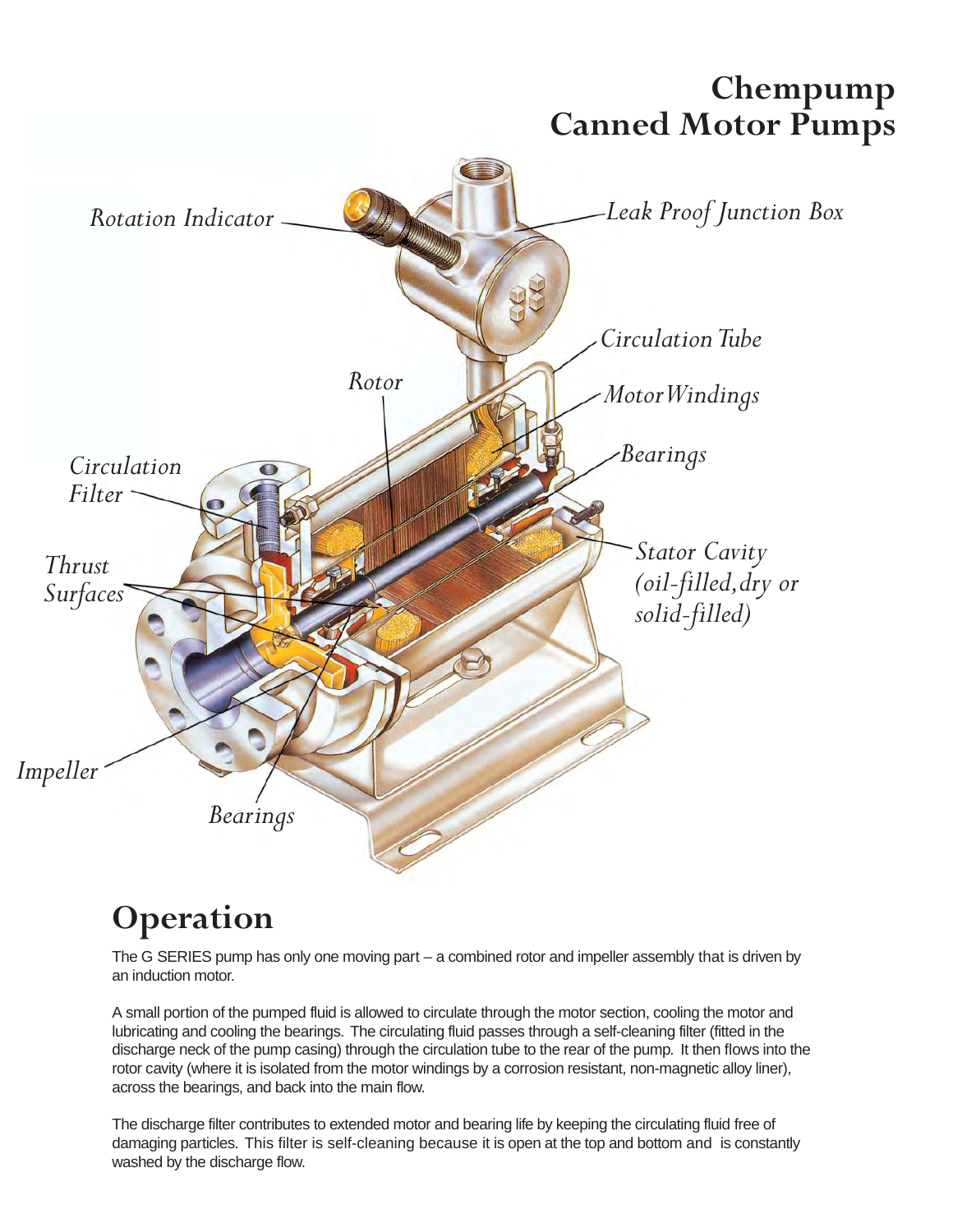# **G SERIES PUMPS**

### **1-5 HP Models for Fluid Temperatures up to 400ºF**

An industry standard for low HP applications, Chempump's GA, GB, GC and GVBS models provide single-stage pumping at heads up to 180 feet. The G SERIES design is also available as a regenerative turbine pump designed for high-head, low-flow applications.



 $19^{13}/16$ 

 $1\frac{3}{8}$ 

 $7\frac{1}{4}$ 

 $13\frac{1}{8}$ 

 $22^{7}/16$ 

 $10^{7}/8$ 

 $5 - 7/16$ 

 $\eta_4$ 

 $8/2$ 

1. Approximate dimensions based on largest motor size available for model.

 $\mathbf{1}$ 

 $\frac{1}{7}I_4$ 

 $3, 5$ 

2. CL denotes centerline discharge.

W<sub>2</sub>C

SINGLE STAGE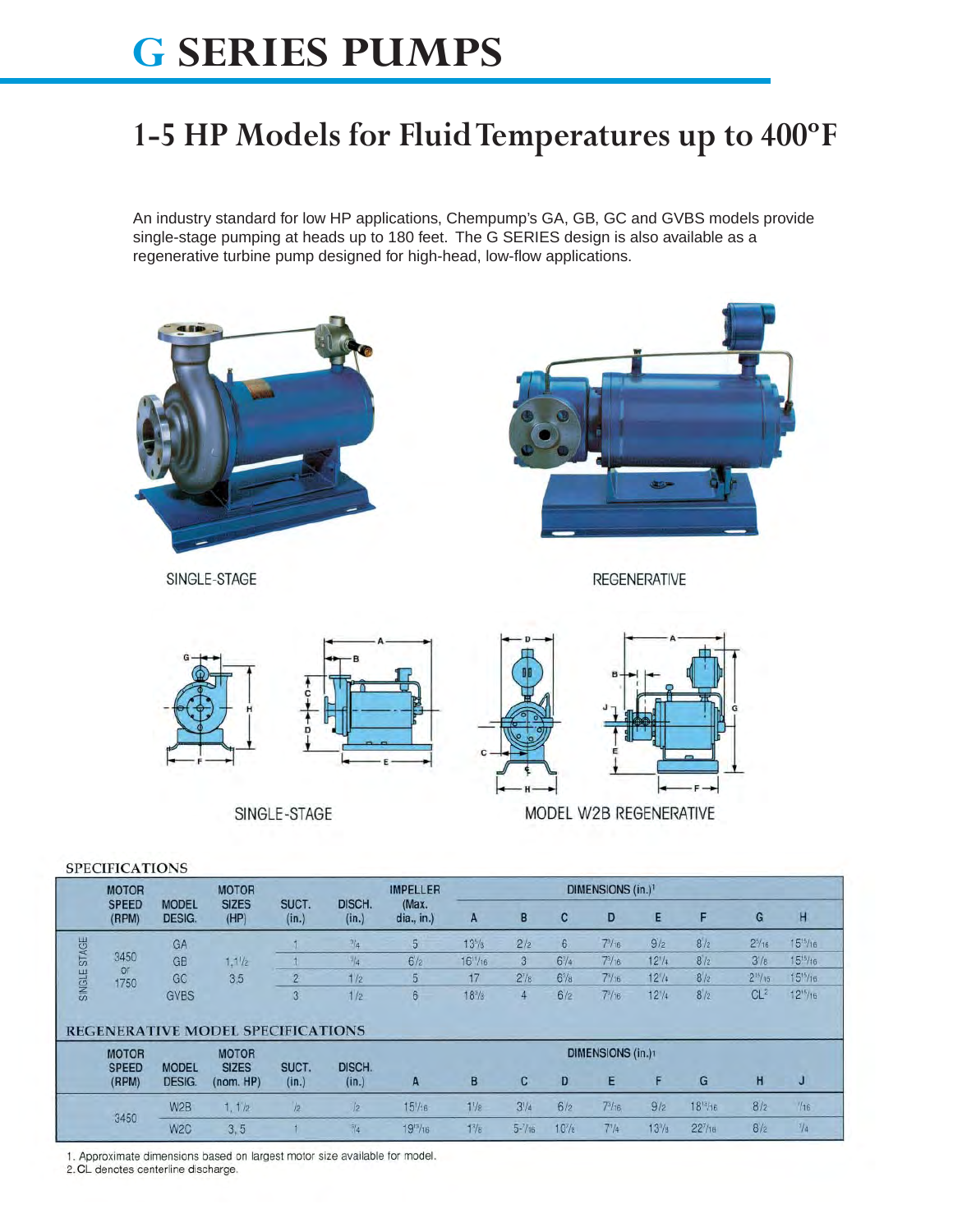### **5-125 HP Models for Fluid Temperatures up to 400ºF**

G SERIES pumps are available in single-stage, end-suction and two-stage designs built specifically for pumping at heads up to 700 feet. In the two-stage design, axial thrust is balanced by identical opposing impellers and radial thrust by opposing discharge flows.

|        | <b>MOTOR</b>          |                               | <b>MOTOR</b>                     |                |                 | <b>IMPELLER</b>      | DIMENSIONS (in.) <sup>1</sup> |                |                  |                   |            |            |                 |                    |
|--------|-----------------------|-------------------------------|----------------------------------|----------------|-----------------|----------------------|-------------------------------|----------------|------------------|-------------------|------------|------------|-----------------|--------------------|
|        | <b>SPEED</b><br>(RPM) | <b>MODEL</b><br><b>DESIG.</b> | <b>SIZES</b><br>(HP)             | SUCT.<br>(in.) | DISCH.<br>(in.) | (Max.<br>$dia.$ in.) | A                             | B              | C                | D                 | Ε          | F          | G               | H                  |
|        |                       | <b>GVD</b>                    | $5.7\frac{1}{2}$ , 10,<br>15, 20 | 3              | 11/2            | 8                    | 27                            | 4              | $8^{1/2}$        | $8^{1/4}$         | 25         | $11^{1/2}$ | CL <sup>2</sup> | $18^{9}/16$        |
|        |                       | <b>GVE</b>                    |                                  | 3              | $\overline{2}$  | 8                    | $26'$ / <sub>2</sub>          | $4^{1/16}$     | 9'/16            | $6^{3}/4$         | 23         | $11^{5}/8$ | CL <sup>2</sup> | $16^{1/16}$        |
|        | 3450                  | <b>GVHS</b>                   |                                  | 2              |                 | $9^{1/2}$            | 2712                          |                | $8^{1/2}$        | 8'/4              | 25         | $13^{3}/4$ | CL <sup>2</sup> | 18 <sup>7</sup> /s |
|        | or                    | GG                            |                                  | 4              | 3               | 7                    | $31^{3}/16$                   | 5.             | $8^{1/2}$        | 9                 | 25         | $14^{3}/4$ | 5               | $19'$ / $B$        |
| STAGE  | 1750                  | GK                            | 40,50,60                         | 4              | 3               | $8^{7}/s$            | 34''/4                        | $5^{7}/8$      | $9^{9}/16$       | $11^{3}/4$        | 25         | 18         | $6\frac{5}{8}$  | 25                 |
|        |                       | <b>GKS</b>                    |                                  | 3              | $\overline{2}$  | 10                   | $32^{1/2}$                    | $4^{3}/4$      | 9                | $11^{3}/4$        | 25         | 18         | $15^{17}/32$    | 25                 |
| SINGLE |                       | <b>GVM</b>                    | $3.5,7\frac{1}{2}$ , 10, 15      | 4              | 3               | 9                    | $26^{3}/s$                    | 5/16           | $8^{3}/16$       | 9                 | 20         | $14^{3}/4$ | CL <sup>2</sup> | $19^{3}/4$         |
|        | 1750<br>or<br>1150    | GP                            | 15,20,25.30                      | 6              | 4               | 11                   | $32'$ <sub>2</sub>            | $6^{3}/4$      | 10 <sub>12</sub> | 11 <sub>1/2</sub> | 24         | 18         | 9               | 22                 |
|        |                       | <b>GN</b>                     | 25, 30                           | 4              | 3               | 15 <sub>2</sub>      | $55^{3}/8$                    | $9'$ / $8$     | 22               | 17                | 441/2      | 20         | CL <sup>2</sup> | 39                 |
|        |                       | GPS                           | 40, 50, 60                       | 6              | 4               | 15 <sup>1</sup> /2   | $55^{\circ}/8$                | 9'/8           | 22               | 17                | 441/2      | 20         | CL <sup>2</sup> | 39                 |
|        |                       | <b>GRS</b>                    | 75, 100, 125                     | 8              | $6\phantom{a}$  | $15'$ /2             | $55^{3}/8$                    | $9^{t}/s$      | 22               | 17                | $44^{1}/2$ | 20         | CL <sup>2</sup> | 39                 |
| STAGE  | 3450                  | <b>N2S</b>                    | 20, 30, 40, 50                   | 3              | 11/2            | 9 <sup>1</sup> /8    | 39 <sub>2</sub>               | $\overline{0}$ | 81/2             | 13/2              | 30         | 12         | CL <sup>2</sup> | 27                 |

#### **SPECIFICATIONS**

1. Approximate dimensions based on largest motor size available for model.

2. CL denotes centerline discharge.

### **Special Application Engineering**





*Motor Drives*

### *Submerged Service Pumps*

G SERIES submerged service pumps offer many advantages over conventional pumps when used in sumps in the nuclear and chemical processing industries. Modification for submerged service is simple and economical.

### *Nuclear Service Pumps*

Chempump's experience in nuclear service pumps dates back to the early 1950's. G SERIES nuclear service pumps can be provided with the A.S.M.E. "N" stamp, Class 1, 2, and 3, and are qualified for IEEE 323 service. Seismic qualification is available to meet all requirements for nuclear energy applications.

### *Slurry Service*

For fluids with suspended solids, G SERIES slurry service pumps feature a closure seal design that prevents process fluid (which contains solid particles) from entering the motor section. As an alternative method, Chempump offers an external circulation line filter for effective handling of fluid containing suspended solids.

### *Lethal Fluid Service*

Chempump can provide pumps built to paragraph UW-2 of section VIII of the A.S.M.E. code. Custom-designed pumps are also available.

### *Canned Motor Drives*

G SERIES canned motor drives are used principally in agitators, mixers and similar applications that require a sealless motor. The rotor shaft is extended beyond the motor section to accomodate agitator blades.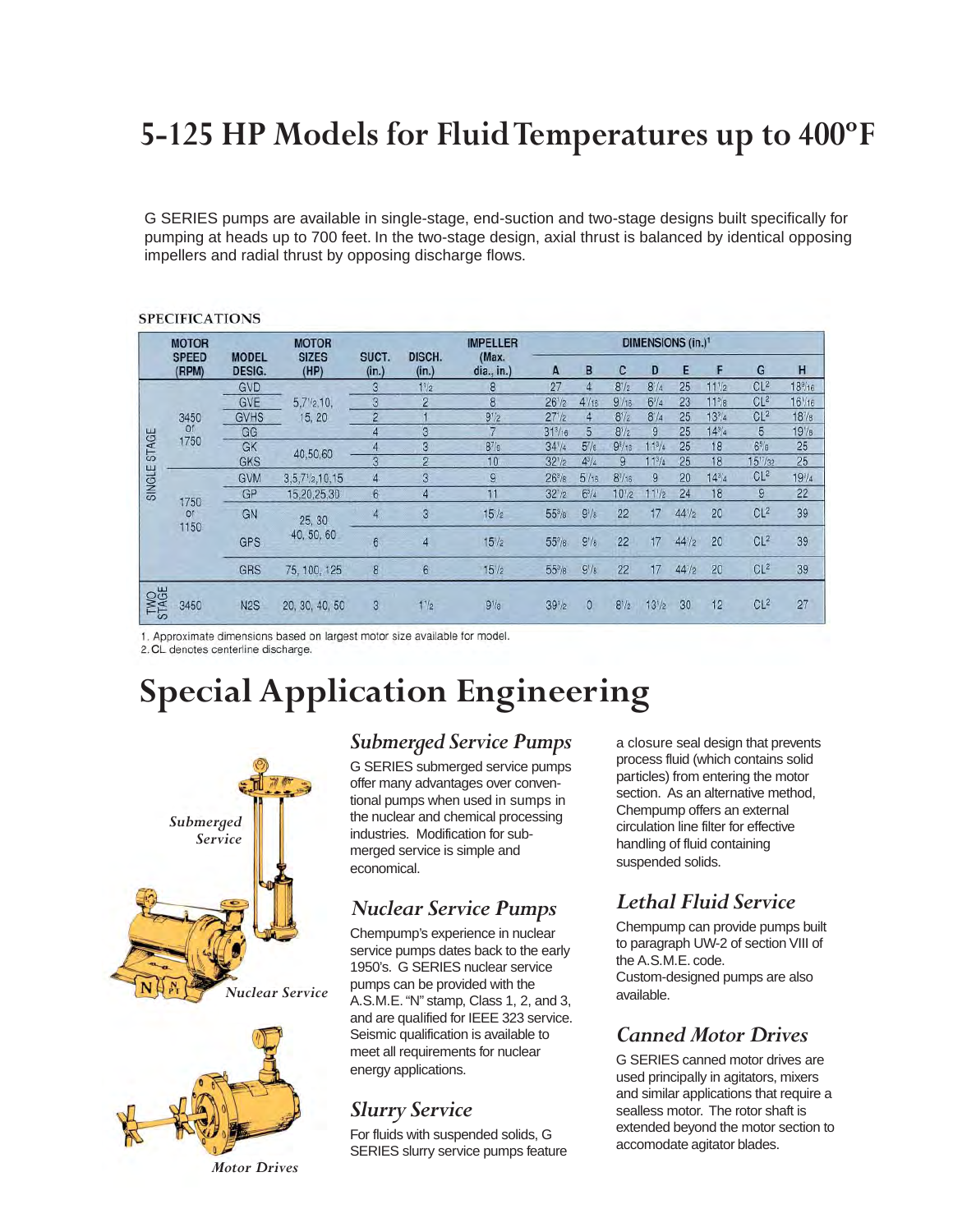# **HIGH-TEMPERATURE PUMPS**

### **1-125 HP Models for Fluid Temperatures up to 1000ºF**

GT and GH SERIES pumps are ideally suited for sealless handling of high-temperature fluids. Model GT requies cooling water. Model GH operates at temperatures up to 650ºF without cooling water.





#### **SPECIFICATIONS**

| <b>MOTOR</b>          |                        | <b>MOTOR</b>                              |                  |                 |                | DIMENSIONS (in.)* |                   |                      |                    |                  |  |  |
|-----------------------|------------------------|-------------------------------------------|------------------|-----------------|----------------|-------------------|-------------------|----------------------|--------------------|------------------|--|--|
| <b>SPEED</b><br>(RPM) | <b>MODEL</b><br>DESIG. | <b>SIZES</b><br>(HP)                      | SUCT.<br>(in.)   | DISCH.<br>(in.) | $\mathsf{A}$   | B                 | C                 | D                    | Ε                  | F                |  |  |
|                       | GAT                    |                                           |                  | $^{3}/_{4}$     | 6              | 2 <sup>†</sup>    | $2^{5}/16$        | 18                   | 14 <sup>5</sup> /8 | $7^{13}/16$      |  |  |
|                       | <b>GBT</b>             | $1, 1\frac{1}{2}$<br>3, 5                 |                  | $^{3}/_{4}$     | $6^{3}/4$      | $\overline{3}$    | $3'$ / $8$        | 19''/16              | $16'$ / $s$        | $7^{3}/16$       |  |  |
|                       | GCT                    |                                           | $\overline{c}$   | 11/2            | $6^{3}/8$      | $2^{7}/8$         | $2^{5}/16$        | 19 <sup>13</sup> /16 | 16'/8              | $7^{3}/16$       |  |  |
|                       | <b>GVBST</b>           |                                           | 3                | 11/2            | $6^{3}/2$      | $\overline{4}$    | CL <sup>2</sup>   | $22^{13}/16$         | $17^{3}/8$         | $7^{3}/16$       |  |  |
| 3450 or               | <b>GVDT</b>            |                                           | 3                | 11/2            | $8^{1/2}$      | $\overline{4}$    | CL <sup>2</sup>   | 33 <sub>18</sub>     | 25                 | $8^{1/4}$        |  |  |
| 1750 RPM              | <b>GVET</b>            | 5, 7 <sup>1</sup> /2,                     | 3                | $\overline{2}$  | 9 <sub>2</sub> | 4                 | CL <sup>2</sup>   | 27 <sub>12</sub>     | 23                 | $8^{1/4}$        |  |  |
|                       | <b>GVHST</b>           | 10, 15, 20                                | $\overline{2}$   | 1               | $8^{1/2}$      | $\overline{4}$    | CL <sup>2</sup>   | $38^{3}/4$           | 25                 | $8^{1/4}$        |  |  |
|                       | GGT                    |                                           | $\overline{4}$   | $\overline{3}$  | 8!/2           | 5                 | 5                 | 30 <sup>7</sup> /B   | 25                 | 9                |  |  |
|                       | <b>GKT</b>             |                                           | 4                | $\overline{3}$  | $9''_{16}$     | 5 <sup>7</sup> /8 | 6 <sup>5</sup> /8 | 34''/4               | 25                 | $11^{3}/4$       |  |  |
|                       | <b>GKST</b>            | 40, 50, 60                                | $\overline{3}$   | $\overline{2}$  | 9              | $4^{3}/4$         | $5^{17}/32$       | $32^{1/2}$           | 25                 | $11^{3}/4$       |  |  |
|                       | <b>GNT</b>             | $7\frac{1}{2}$ , 10, 15<br>25, 30, 40, 50 | 4                | $\mathbf{3}$    | 22             | 9'/a              | Cl <sup>2</sup>   | $55\%$               | 44 <sup>1</sup> /2 | 17               |  |  |
|                       | <b>GVMT</b>            | $3, 5, 7\frac{1}{2}$<br>10.15             | 4                | $\overline{3}$  | $11^{11}/16$   | 5'/16             | CL <sup>2</sup>   | $26^{3}/8$           | 20                 | $9^{3}/4$        |  |  |
| 1750 or               | <b>GPT</b>             | 15, 20, 25, 30                            | 6                | $\overline{4}$  | $10^{1/2}$     | $6^{13/16}$       | $7\frac{1}{2}$    | $32^{1}/2$           | 24                 | $13\frac{1}{16}$ |  |  |
| 1150 RPM              | <b>GPST</b>            | 25, 30, 40, 50, 60                        | 6                | $\overline{4}$  | 22             | $9\%$             | Cl <sup>2</sup>   | $55\%$               | $44^{1/2}$         | 17               |  |  |
|                       | <b>GRST</b>            | 75, 100, 125                              | $\boldsymbol{8}$ | $6\overline{6}$ | 22             | 9' / 8            | CL <sup>2</sup>   | $55\%$               | $44^{1}/2$         | 17               |  |  |



GH SERIES

| <b>MODEL</b><br>GAH<br><b>GBH</b><br>GCH         | <b>MOTOR</b>         |                   |                 | <b>DIMENSIONS (in.)1</b> |                 |                 |             |                  |            |                |            |            |                  |            |           |
|--------------------------------------------------|----------------------|-------------------|-----------------|--------------------------|-----------------|-----------------|-------------|------------------|------------|----------------|------------|------------|------------------|------------|-----------|
|                                                  | <b>SIZES</b><br>(HP) | SUCT.<br>(in.)    | DISCH.<br>(in.) | A                        | B               | C               | D           | Е                | F          | G              | н          | υ          | K                |            | M         |
|                                                  |                      |                   | $^{3}/_{4}$     | 6                        | $2^{1/2}$       | $2^{5}/16$      | $26^{3}/a$  | $10^{3}/4$       | $7^{3}/16$ | $5\frac{1}{8}$ | $9^{1}/4$  | 12''/4     | 7 <sub>1/2</sub> | $8^{1/2}$  | $^{3}/16$ |
|                                                  | 3                    |                   | $^{3}/_{4}$     | $6^{3}/4$                | $\mathbf{3}$    | $3^{7}/8$       | $26^{5}/16$ | $10^{3}/4$       | $7^{3}/16$ | $5^{7}/16$     | $9^{1}/4$  | $12^{1/4}$ | $7\frac{1}{2}$   | $8^{1/2}$  | $^{3}/16$ |
|                                                  |                      |                   | 11/2            | $6^{3}/8$                | $2^7$ / $8$     | $2^{15}/16$     | $26^{9}/16$ | $10^{3}/4$       | $7^{3}/16$ | $5^{3}/4$      | 9'/4       | $12^{1/4}$ | 71/2             | $8^{1}/2$  | $^{3}/16$ |
| <b>GVBSH</b>                                     |                      | υ                 | 11/2            | $6^{1/2}$                | 4               | CL <sup>2</sup> | 27          | $10^{3}/4$       | $7^{3}/16$ | $7^{1}/8$      | $9^{1}/4$  | $12^{1/4}$ | 71/2             | $8^{1/2}$  | $^{3}/16$ |
| <b>GVDH</b><br>10<br><b>GVEH</b><br><b>GVHSH</b> | 3                    | 1 <sup>1</sup> /2 | $8^{1}/2$       | 4                        | CL <sup>2</sup> | $34^{1}/2$      | $11^{1/2}$  | $8^{1/4}$        | 4          | $12^{1/2}$     | 25         | $9^{3}/4$  | $11^{1/4}$       | $^{1}/4$   |           |
|                                                  |                      |                   |                 | $9^{1/2}$                | 4               | CL <sup>2</sup> | $34^{1}/2$  | 11 <sub>12</sub> | $8^{1/4}$  | 4              | $12^{1/2}$ | 25         | $9^{3}/4$        | $11^{3}/4$ | 1/4       |
|                                                  |                      | $\overline{2}$    |                 | $8'$ /2                  |                 | CL <sup>2</sup> | $34^{1}/2$  | $11^{1/2}$       | $8^{1/4}$  | 4              | $12^{1/2}$ | 25         | $9^{3}/4$        | 11' / 4    | $^{1/4}$  |

1. Approximate dimensions based on largest motor size available for model.

2. CL denotes centerline discharge.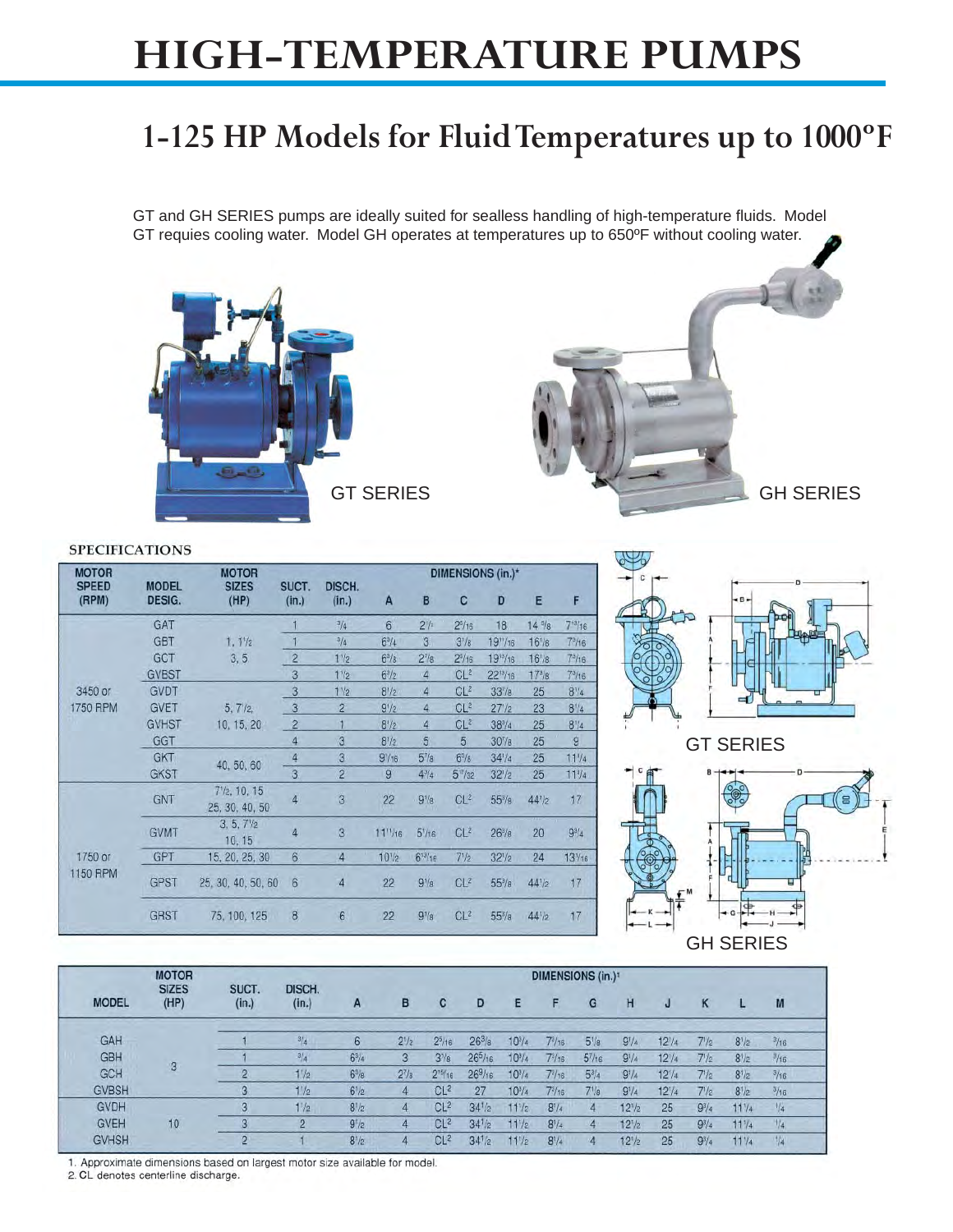# **G SERIES OPTIONAL FEATURES**



*Bearing Wear Detector*







#### *Bearing Wear Detector*

- Inexpensive addition to new pumps or simple retrofit to existing units
- Indicates when bearings require replacement
- Helps prevent system downtime caused by pump malfunction
- Adaptable for remote control operation
- U.L. listed

### *Leakproof Junction Box*

- Designed to prevent system fluid from leaking into the electrical conduit line in the event of a malfunction
- U.L. listed
- Simple retrofit to existing pumps

#### *Hardened Rotor Journals*

- Corrosion-resistant, wearresistant
- Can extend useful life to many times that of other journals

### *Pressurized Circulation*

#### *System*

- Self-contained
- Improves pump's ability to handle liquids at or near their boiling (vapor pressure) points
- Handles such liquids as ammonia, refrigerants, fluorocarbons and chlorinated hydrocarbons

#### *Inducers*

- Developed to improve required net positive suction head (NPSH)
- Installs easily to simplify field retrofit
- Simple retrofit to existing pumps

#### *Back Flush*

- Used where solids are present in the pumped fluid or where fluid viscosities are high
- Prevents solid particles from reaching the bearings

### *UL-Listed Explosion-Proof Design*

- Meets UL requirements for explosion-proof operation
- Can be furnished with Class 1, Group D, Div. 1 or Class 1, Groups C and D, Div. 1 certification

### *High-Temperature Motor Insulation*

- Chempump uses motor insulation capable of withstanding fluid temperatures of up to 650ºF without cooling jackets or heat exchangers. This feature can be provided for any G SERIES pump
- GT SERIES models can be retrofitted with high-temperature insulation to eliminate cooling water requirements

### *Dry/Solid Filled Motor*

- All Chempump motors are capable of operating without oil in the stator cavity
- Used where system contamination control or absolute secondary containment is critical

#### *Temperature Sensors*

- Highly sensitive temperature monitoring of fluid in the rotor cavity
- Provides shutdown in the event of abnormal temperature rise
- Can be used with any temperature indication device

### *Heat Exchangers*

- For applications that require heating or cooling of fluids before the fluid enters the rotor chamber
- Simple retrofit to existing pumps

### *Water Jackets*

- Provide additional motor cooling or heating when handling fluids at controlled temperatures
- Simple retrofit to existing pumps